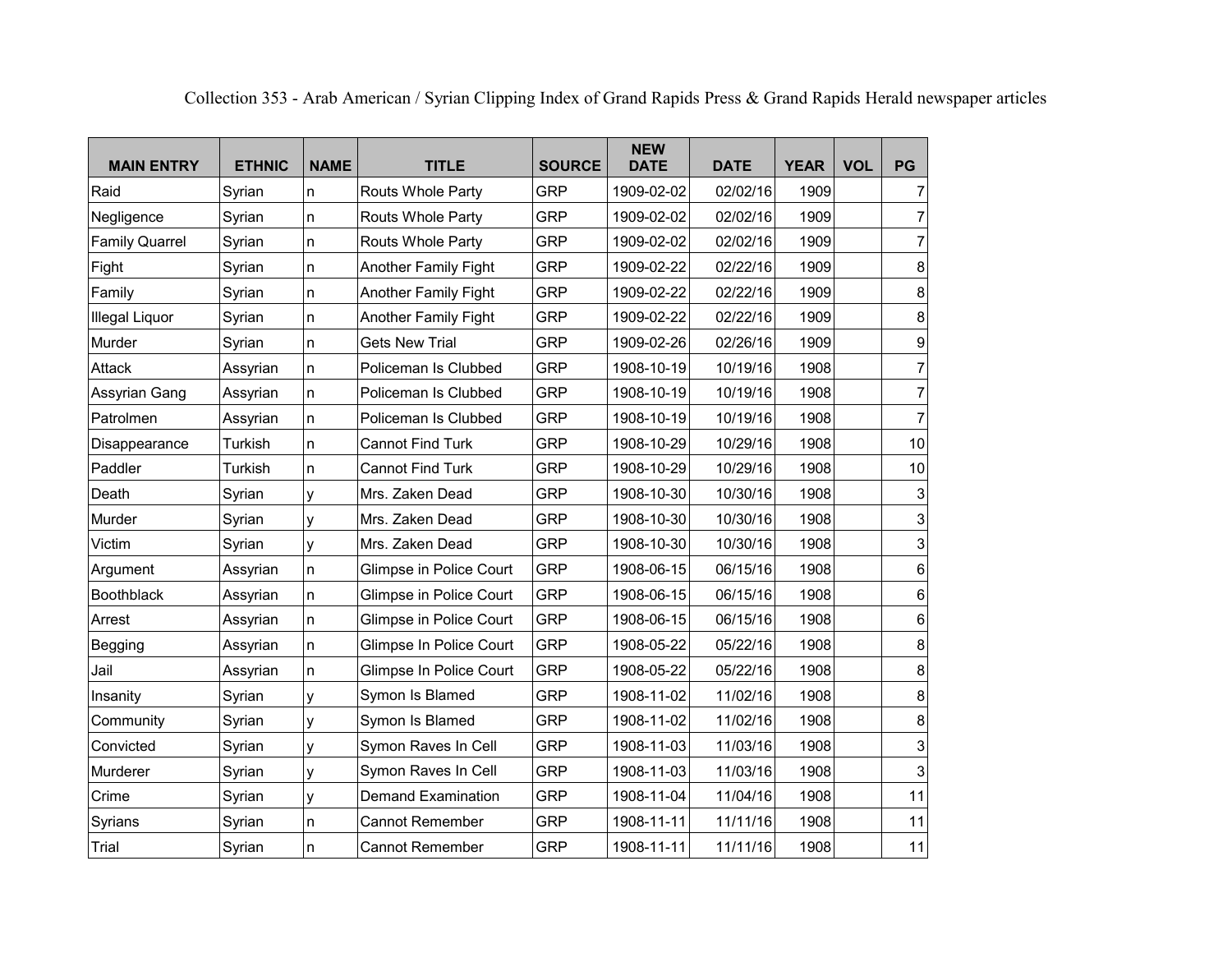| <b>MAIN ENTRY</b>     | <b>ETHNIC</b> | <b>NAME</b> | <b>TITLE</b>                                       | <b>SOURCE</b> | <b>NEW</b><br><b>DATE</b> | <b>DATE</b> | <b>YEAR</b> | <b>VOL</b> | <b>PG</b>               |
|-----------------------|---------------|-------------|----------------------------------------------------|---------------|---------------------------|-------------|-------------|------------|-------------------------|
| Housing               | Syrian        | n           | <b>Seek New Quarters</b>                           | <b>GRP</b>    | 1908-11-18                | 11/18/16    | 1908        |            | 10                      |
| Occupations           | Syrian        | n           | Syrian Boy Missing                                 | <b>GRP</b>    | 1908-09-23                | 10/23/16    | 1908        |            | 5                       |
| Disappearance         | Syrian        | n           | Syrian Boy Missing                                 | <b>GRP</b>    | 1908-09-23                | 10/23/16    | 1908        |            | 5                       |
| <b>Grand Rapids</b>   | Syrian        | n           | Syrian Boy Missing                                 | <b>GRP</b>    | 1908-09-23                | 10/23/16    | 1908        |            | 5                       |
| Greeks                | Arab          | n           | Greeks and Syrians                                 | <b>GRP</b>    | 1908-09-22                | 09/22/16    | 1908        |            | 3                       |
| Church Building       | Arab          | n           | Greeks and Syrians                                 | <b>GRP</b>    | 1908-09-22                | 09/22/16    | 1908        |            | 3                       |
| <b>Arab Community</b> | Arab          | n           | <b>Greeks and Syrians</b>                          | <b>GRP</b>    | 1908-09-22                | 09/22/16    | 1908        |            | 3                       |
| Priest                | Arab          | n           | In Syrian Language                                 | <b>GRP</b>    | 1908-09-21                | 09/21/16    | 1908        |            | $\overline{7}$          |
| Language              | Syrian        | n           | In Syrian Language                                 | <b>GRP</b>    | 1908-09-21                | 09/21/16    | 1908        |            | $\overline{7}$          |
| Damascus              | Syrian        | n           | In Syrian Language                                 | <b>GRP</b>    | 1908-09-21                | 09/21/16    | 1908        |            | $\overline{7}$          |
| Church                | Arab          | n           | Form A Greek Church                                | <b>GRP</b>    | 1908-08-05                | 08/05/16    | 1908        |            | $\overline{c}$          |
| Native Language       | Arab          | n           | Form A Greek Church                                | <b>GRP</b>    | 1908-08-05                | 08/05/16    | 1908        |            | $\overline{c}$          |
| Customs               | Arab          | n           | Form A Greek Church                                | <b>GRP</b>    | 1908-08-05                | 08/05/16    | 1908        |            | $\overline{\mathbf{c}}$ |
| Kurds                 | Arab          | n           | Form A Greek Church                                | <b>GRP</b>    | 1908-08-05                | 08/05/16    | 1908        |            | $\overline{c}$          |
| Mohammedans           | Arab          | n           | Form A Greek Church                                | <b>GRP</b>    | 1908-08-05                | 08/05/16    | 1908        |            | $\overline{c}$          |
| <b>Syrian Colony</b>  | Syrian        | n           | Syrian Is Good Fighter                             | <b>GRP</b>    | 1906-03-17                | 03/17/16    | 1906        |            | 3                       |
| Syrian Arrested       | Syrian        | n           | Syrian Is Good Fighter                             | <b>GRP</b>    | 1906-03-17                | 03/17/16    | 1906        |            | 3                       |
| Archbishop            | Syrian        | n           | <b>Syrians Seek New Bishop</b><br>In America       | <b>GRP</b>    | 1915-06-22                | 06/22/16    | 1915        |            | 15                      |
| Syria                 | Syrian        | n           | <b>Syrians Seek New Bishop</b><br>In America       | <b>GRP</b>    | 1915-06-22                | 06/22/16    | 1915        |            | 15                      |
| Culture               | Turkish       | n           | Sultan Of Turkey Is<br><b>Described In Address</b> | <b>GRP</b>    | 1915-06-04                | 06/04/16    | 1915        |            | 13                      |
| Population            | Syrian        | n           | Syrian Archbishop to be<br>Guest In City           | <b>GRP</b>    | 1915-06-19                | 06/19/16    | 1915        |            | 15                      |
| Orthodox<br>Churches  | Syrian        | n           | Syrian Archbishop to be<br>Guest In City           | <b>GRP</b>    | 1915-06-19                | 06/19/16    | 1915        |            | 15                      |
| <b>Greek Church</b>   | Arab          | n           | American-Syrian Stirred<br>by Debate               | <b>GRP</b>    | 1915-07-14                | 07/14/16    | 1915        |            | 9                       |

Collection 353 - Arab American / Syrian Clipping Index of Grand Rapids Press & Grand Rapids Herald newspaper articles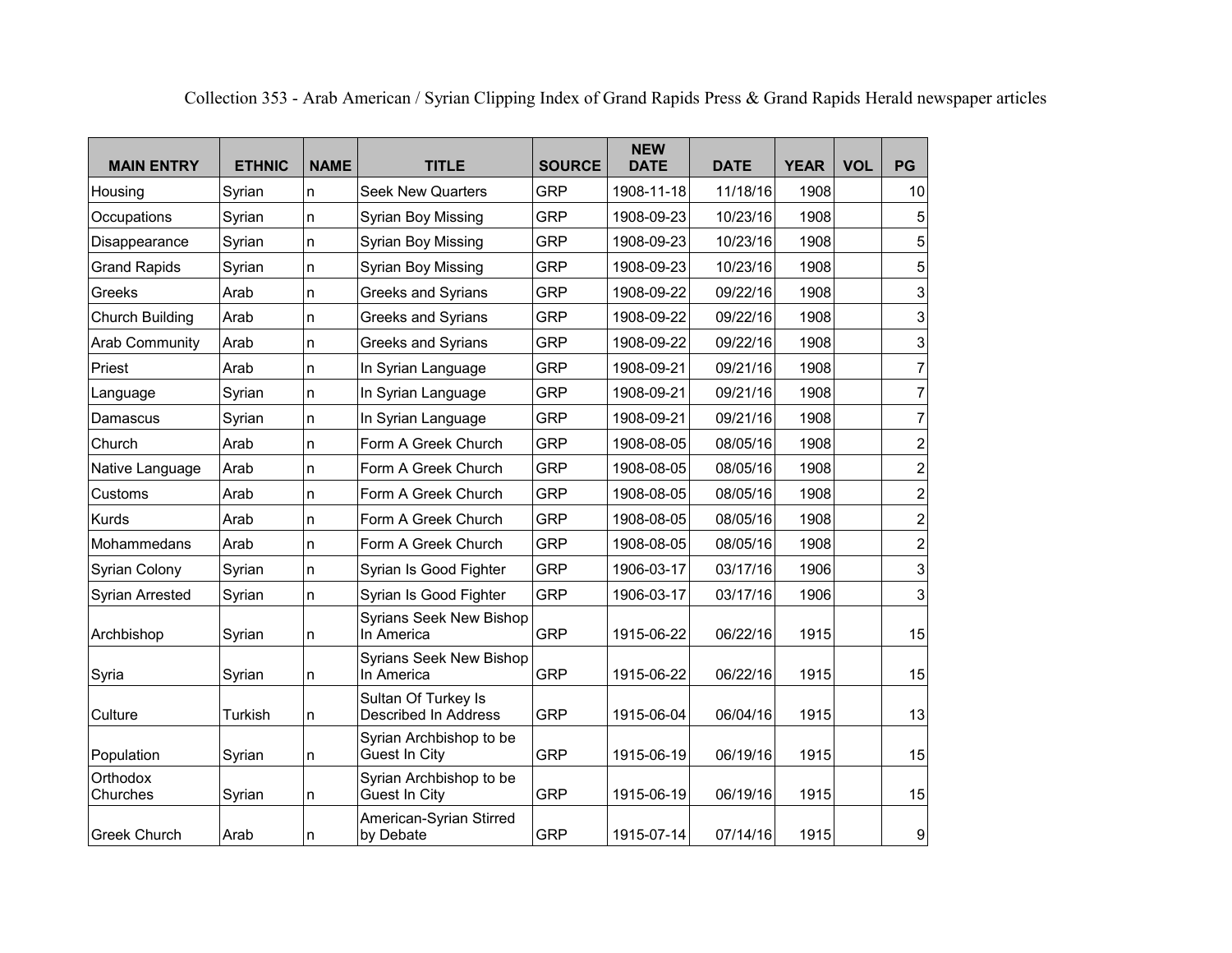| <b>MAIN ENTRY</b>         | <b>ETHNIC</b> | <b>NAME</b> | <b>TITLE</b>                                                                                    | <b>SOURCE</b> | <b>NEW</b><br><b>DATE</b> | <b>DATE</b> | <b>YEAR</b> | <b>VOL</b> | <b>PG</b>        |
|---------------------------|---------------|-------------|-------------------------------------------------------------------------------------------------|---------------|---------------------------|-------------|-------------|------------|------------------|
| SOYO                      | Syrian        | n           | Syrian Youth Unite to<br>Meet                                                                   | GRP           | 1951-06-28                | 06/28/16    | 1951        |            | 29               |
| Youth Organization Syrian |               | n           | Syrian Youth Unite to<br>Meet                                                                   | <b>GRP</b>    | 1951-06-28                | 06/28/16    | 1951        |            | 29               |
| Immigrants                | Syrian        | n           | Young Attend Syrian Meet GRP                                                                    |               | 1948-06-28                | 06/28/16    | 1948        |            | 23               |
| Arabic                    | Syrian        | n           | Young Attend Syrian Meet GRP                                                                    |               | 1948-06-28                | 06/28/16    | 1948        |            | 23               |
| Convention                | Syrian        | n           | Young Attend Syrian Meet GRP                                                                    |               | 1948-06-28                | 06/28/16    | 1948        |            | 23               |
| War                       | Syrian        | n           | War Breaks Up Club Of<br>Syrians In Grand Rapids                                                | <b>GRP</b>    | 1943-08-02                | 08/02/16    | 1943        |            | 24               |
| Syrian church             | Syrian        | n           | New priest Aids Local<br>Pastor in Mass on<br>Sunday                                            | <b>GRP</b>    | 1939-09-09                | 09/09/16    | 1039        |            | 6                |
| Church<br>Organization    | Syrian        | n           | New priest Aids Local<br>Pastor in Mass on<br>Sunday                                            | <b>GRP</b>    | 1939-09-09                | 09/09/16    | 1039        |            | 6                |
| <b>Church Officials</b>   | Syrian        | n           | New priest Aids Local<br>Pastor in Mass on<br>Sunday                                            | <b>GRP</b>    | 1939-09-09                | 09/09/16    | 1039        |            | 6                |
| Church                    | Syrian        | n           | Abdo S. Yared Is Made<br>Priest                                                                 | <b>GRP</b>    | 1939-09-02                | 09/02/16    | 1939        |            | $\boldsymbol{2}$ |
| Community                 | Syrian        | n           | Orthodox Syrian Minister<br>Is Dead                                                             | <b>GRP</b>    | 1935-07-29                | 07/29/16    | 1935        |            | $\boldsymbol{2}$ |
| Heritage                  | Syrian        | n           | Syrian Immigrants<br>contribute Much To<br>Peace and Religious<br>Ideals of American Nation GRP |               | 1934-05-16                | 05/16/16    | 1934        |            | 10               |
| Immigrants                | Syrian        | n           | Syrian Immigrants<br>contribute Much To<br>Peace and Religious<br>Ideals of American Nation GRP |               | 1934-05-16                | 05/16/16    | 1934        |            | 10               |

Collection 353 - Arab American / Syrian Clipping Index of Grand Rapids Press & Grand Rapids Herald newspaper articles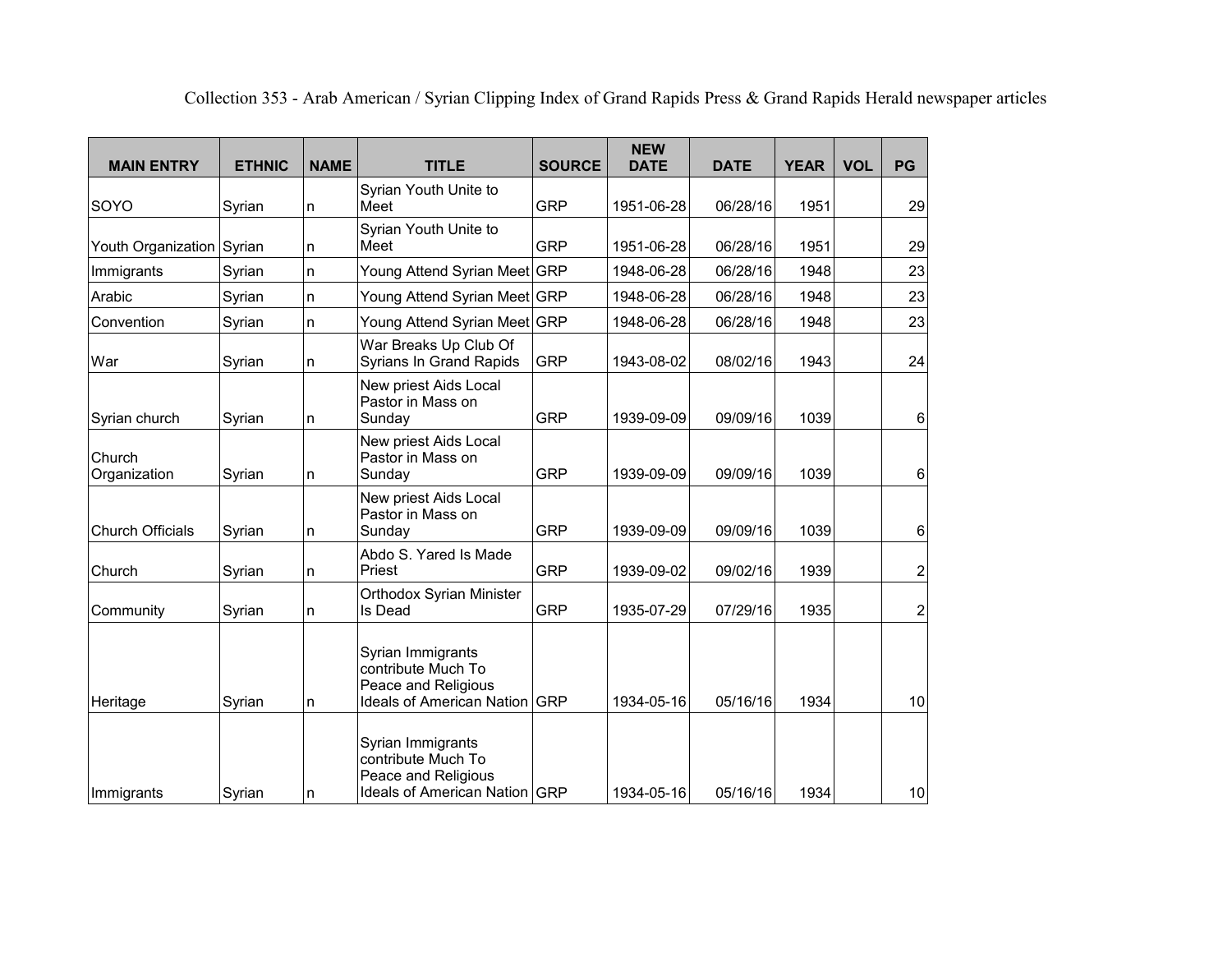| <b>MAIN ENTRY</b>        | <b>ETHNIC</b> | <b>NAME</b> | <b>TITLE</b>                                                                                             | <b>SOURCE</b> | <b>NEW</b><br><b>DATE</b> | <b>DATE</b> | <b>YEAR</b> | <b>VOL</b> | <b>PG</b> |
|--------------------------|---------------|-------------|----------------------------------------------------------------------------------------------------------|---------------|---------------------------|-------------|-------------|------------|-----------|
| Culture                  | Syrian        | n           | Syrian Immigrants<br>contribute Much To<br>Peace and Religious<br><b>Ideals of American Nation</b>       | <b>GRP</b>    | 1934-05-16                | 05/16/16    | 1934        |            | 10        |
| <b>Traditions</b>        | Syrian        | n           | Old church rites held fro<br>Couple Killed In Crash                                                      | <b>GRP</b>    | 1933-09-05                | 09/05/16    | 1933        |            | 11        |
| Names                    | Syrian        | y           | G.R. Syrians Nearly<br>100% American                                                                     | <b>GRH</b>    | 1928-06-24                | 06/24/16    | 1928        |            |           |
| <b>Statistics</b>        | Syrian        | у           | G.R. Syrians Nearly<br>100% American                                                                     | <b>GRH</b>    | 1928-06-24                | 06/24/16    | 1928        |            |           |
| Acting                   | Syrian        | y           | G.R. Syrians Nearly<br>100% American                                                                     | <b>GRH</b>    | 1928-06-24                | 06/24/16    | 1928        |            |           |
| <b>Church Activities</b> | Syrian        | у           | G.R. Syrians Nearly<br>100% American                                                                     | <b>GRH</b>    | 1928-06-24                | 06/24/16    | 1928        |            |           |
| Names                    | Syrian        | n           | Syrians Organize To<br>promote Americanizm                                                               | <b>GRP</b>    | 1927-06-22                | 06/22/16    | 1927        |            | 12        |
| Addresses                | Syrian        | n           | Syrians Organize To<br>promote Americanizm                                                               | <b>GRP</b>    | 1927-06-22                | 06/22/16    | 1927        |            | 12        |
| Organization             | Syrian        | n           | Syrians Join New Party<br>To Help War Sufferers                                                          | <b>GRP</b>    | 1926-10-11                | 10/11/16    | 1926        |            | 16        |
| <b>Bontra Holweil</b>    | Syrian        | у           | First Syrian To Come To<br>U.S. Visits In City                                                           | <b>GRP</b>    | 1926-10-05                | 10/05/16    | 1926        |            | 15        |
| French Army              | Syrian        | ٧           | First Syrian To Come To<br>U.S. Visits In City                                                           | <b>GRP</b>    | 1926-10-05                | 10/05/16    | 1926        |            | 15        |
| Pancho Villa             | Syrian        | у           | First Syrian To Come To<br>U.S. Visits In City                                                           | <b>GRP</b>    | 1926-10-05                | 10/05/16    | 1926        |            | 15        |
| <b>Clothes Drive</b>     | Syrian        | n           | Grand Rapids' Old<br><b>Clothes Will Make Bundle</b><br>Day Blessing For Syrian<br>Victims of the Druses | <b>GRP</b>    | 1926-02-20                | 02/20/16    | 1926        |            | 15        |

Collection 353 - Arab American / Syrian Clipping Index of Grand Rapids Press & Grand Rapids Herald newspaper articles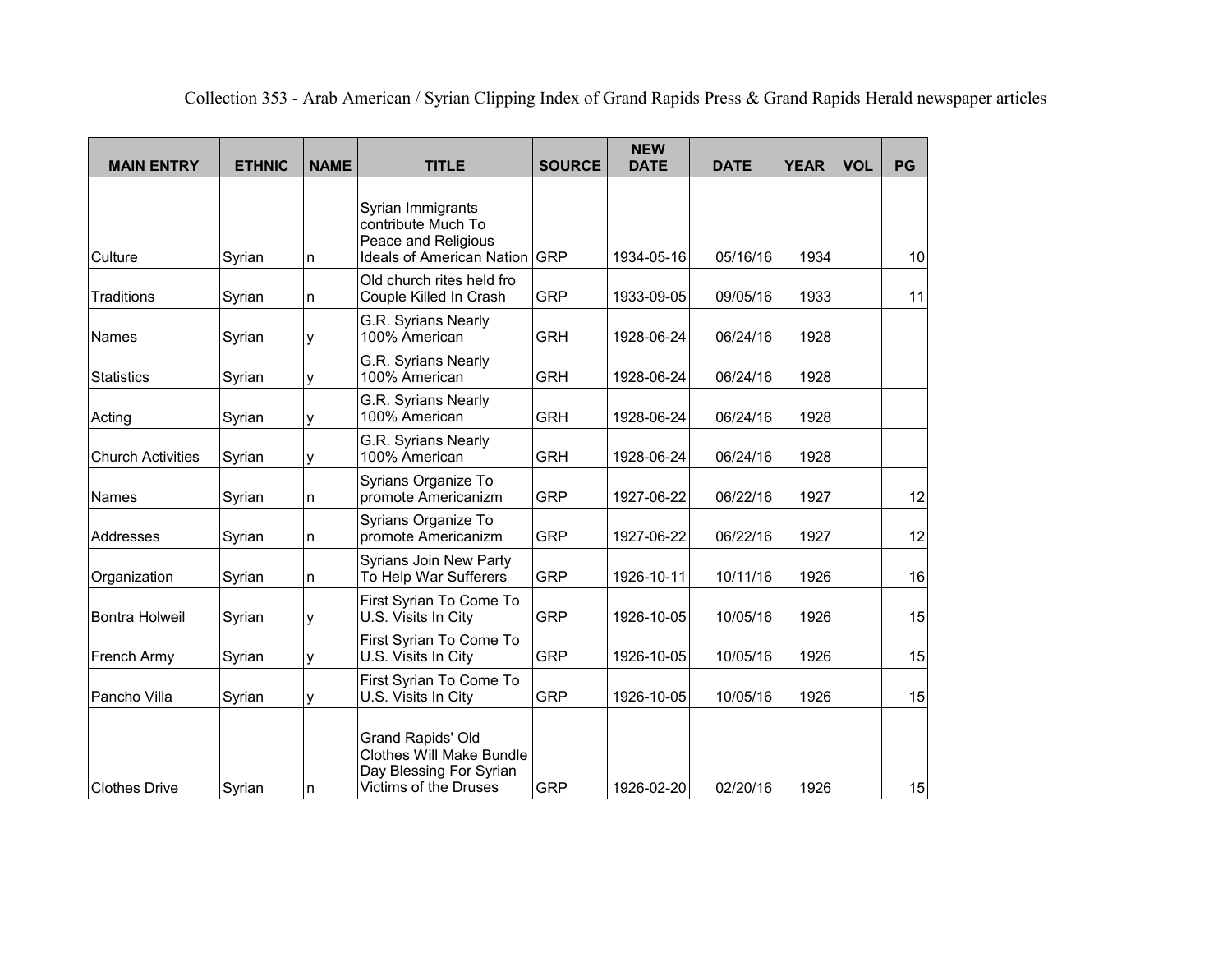| <b>MAIN ENTRY</b>                  | <b>ETHNIC</b> | <b>NAME</b> | <b>TITLE</b>                                                                                             | <b>SOURCE</b> | <b>NEW</b><br><b>DATE</b> | <b>DATE</b> | <b>YEAR</b> | <b>VOL</b> | PG                      |
|------------------------------------|---------------|-------------|----------------------------------------------------------------------------------------------------------|---------------|---------------------------|-------------|-------------|------------|-------------------------|
| <b>Boy Scouts</b>                  | Syrian        | n           | Grand Rapids' Old<br><b>Clothes Will Make Bundle</b><br>Day Blessing For Syrian<br>Victims of the Druses | <b>GRP</b>    | 1926-02-20                | 02/20/16    | 1926        |            | 15                      |
| Syrian Actor                       | Syrian        | y           | He Knows Tripe In Arab<br>Disguise                                                                       | <b>GRP</b>    | 1924-12-19                | 12/19/16    | 1924        |            | 15                      |
| George J. Salhany                  | Syrian        | y           | He Knows Tripe In Arab<br><b>Disguise</b>                                                                | <b>GRP</b>    | 1924-12-19                | 12/19/16    | 1924        |            | 15                      |
| Mays George<br><b>Bashara</b>      | Syrain        | y           | Hundred Syrians Join In<br>Honor To Young<br>Graduate                                                    | <b>GRP</b>    | 1923-07-14                | 07/14/16    | 1923        |            | 2                       |
| American<br>University             | Syrain        | y           | Hundred Syrians Join In<br>Honor To Young<br>Graduate                                                    | <b>GRP</b>    | 1923-07-14                | 07/14/16    | 1923        |            | $\overline{\mathbf{c}}$ |
| Names                              | Syrain        | y           | Hundred Syrians Join In<br>Honor To Young<br>Graduate                                                    | <b>GRP</b>    | 1923-07-14                | 07/14/16    | 1923        |            | $\overline{\mathbf{c}}$ |
| <b>Farm Visit</b>                  | Syrian        | n           | Epworth league To Send<br><b>Tots To Farm</b>                                                            | <b>GRP</b>    | 1917-06-09                | 06/09/16    | 1917        |            | 5                       |
| <b>Bishop Raphael</b><br>Hawaweeny | Syrian        | у           | <b>Local Syrian Mourning</b><br>Death Of Beloved Bishop                                                  | <b>GRP</b>    | 1915-04-23                | 04/23/16    | 1915        |            | 11                      |
| Theater                            | Syrian        | n           | Syrian To Benefit<br>Through Melodrama                                                                   | <b>GRP</b>    | 1915-03-06                | 03/06/16    | 1915        |            | 3                       |
| <b>Turkish Territory</b><br>Map    | Turkish       | n           | <b>Battleships And Forts</b><br><b>Fight Here</b>                                                        | <b>GRP</b>    | 1915-02-26                | 02/26/16    | 1915        |            | 18                      |
| Holiday                            | Arab          | n           | Greeks And Syrians Hold<br><b>Their Christmas Service</b>                                                | <b>GRP</b>    | 1915-01-08                | 01/08/16    | 1915        |            | 13                      |
| Holiday                            | Arab          | n           | Thursday Is Christmas<br>For Greeks And Syrians                                                          | <b>GRP</b>    | 1915-01-06                | 01/06/16    | 1915        |            | 7                       |
| Religios                           | Arab          | n           | Mohammedans Laugh At<br>Holy War Talk                                                                    | <b>GRP</b>    | 1913-08-05                | 08/05/16    | 1913        |            | 5                       |
| Population                         | Arab          | n           | Mohammedans Laugh At<br>Holy War Talk                                                                    | <b>GRP</b>    | 1913-08-05                | 08/05/16    | 1913        |            | 5                       |

Collection 353 - Arab American / Syrian Clipping Index of Grand Rapids Press & Grand Rapids Herald newspaper articles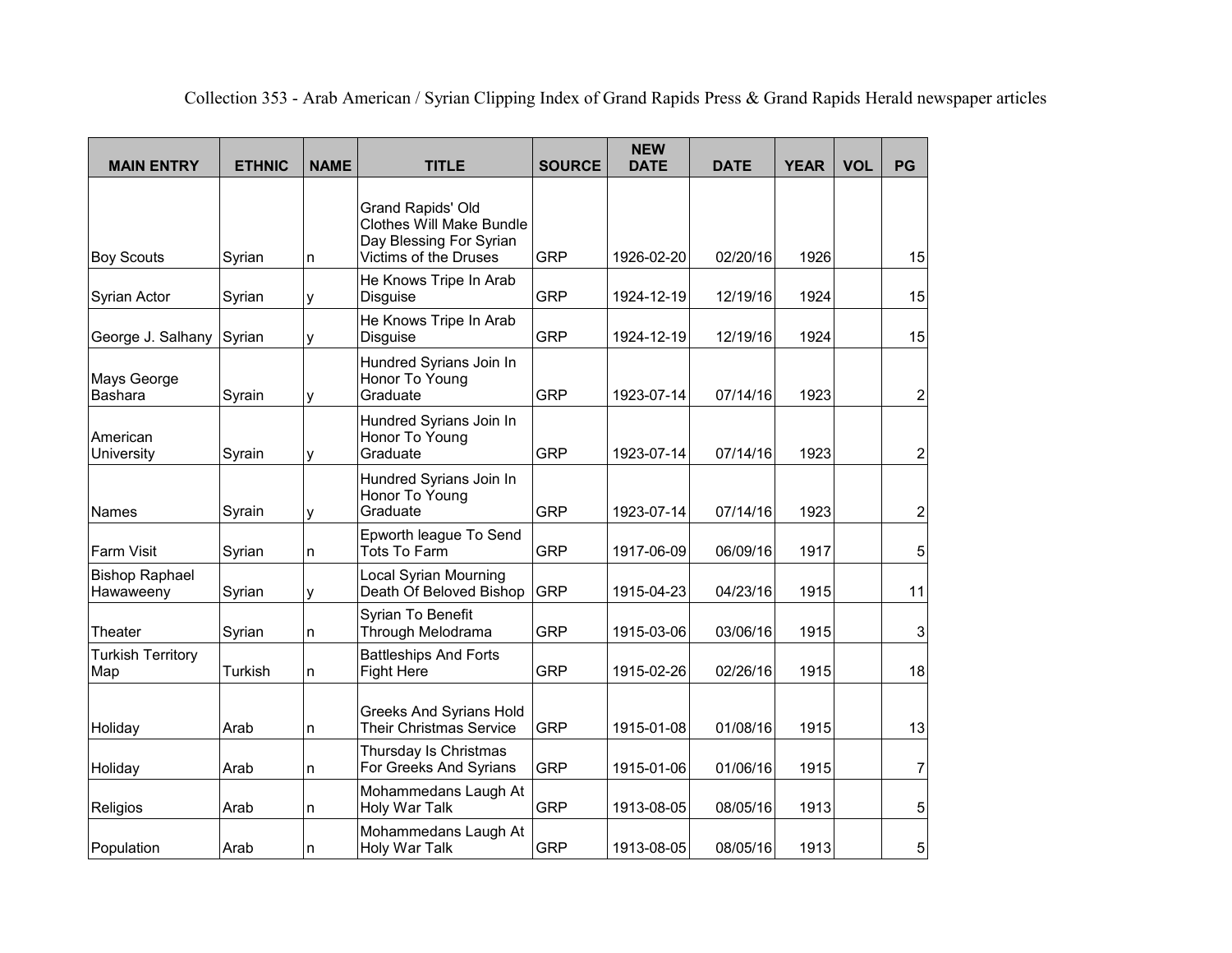| <b>MAIN ENTRY</b>                   | <b>ETHNIC</b> | <b>NAME</b> | <b>TITLE</b>                                        | <b>SOURCE</b> | <b>NEW</b><br><b>DATE</b> | <b>DATE</b> | <b>YEAR</b> | <b>VOL</b> | PG               |
|-------------------------------------|---------------|-------------|-----------------------------------------------------|---------------|---------------------------|-------------|-------------|------------|------------------|
| Employment<br><b>Statistics</b>     | Arab          | n           | Mohammedans Laugh At<br>Holy War Talk               | <b>GRP</b>    | 1913-08-05                | 08/05/16    | 1913        |            | 5                |
| Christian Syrian<br>Citizens        | Arab          | n           | Christians In City Fear<br>The Mohammedans          | <b>GRP</b>    | 1913-08-02                | 08/02/16    | 1913        |            | 1                |
| Mohammedan<br>Citizens              | Arab          | n           | Christians In City Fear<br>The Mohammedans          | <b>GRP</b>    | 1913-08-02                | 08/02/16    | 1913        |            | 1                |
| <b>Religious Conflicts</b>          | Arab          | n           | Christians In City Fear<br>The Mohammedans          | <b>GRP</b>    | 1913-08-02                | 08/02/16    | 1913        |            | 1                |
| Church building                     | Syrian        | n.          | To Have A Church                                    | <b>GRP</b>    | 1908-12-21                | 12/21/16    | 1908        |            | 11               |
| Salem Bashara                       | Syrian        | y           | Father Of Syrians                                   | <b>GRP</b>    | 1908-12-09                | 12/09/16    | 1908        |            | 6                |
| Funeral                             | Syrian        | y           | <b>Father Of Syrians</b>                            | <b>GRP</b>    | 1908-12-09                | 12/09/16    | 1908        |            | $\,6$            |
| Fort Wayne, Ind.                    | Syrian        | y           | <b>Father Of Syrians</b>                            | <b>GRP</b>    | 1908-12-09                | 12/09/16    | 1908        |            | 6                |
| <b>Syrian Retailers</b>             | Syrian        | n           | Syrians To Retaliate                                | <b>GRP</b>    | 1908-11-17                | 11/17/16    | 1908        |            | 10               |
| Immigration                         | Syrian        | n           | To Protest the Plan                                 | <b>GRP</b>    | 1909-11-01                | 11/01/16    | 1909        |            | $\overline{7}$   |
| Discrimination                      | Syrian        | n.          | To Protest the Plan                                 | <b>GRP</b>    | 1909-11-01                | 11/01/16    | 1909        |            | $\overline{7}$   |
| <b>Living Conditions</b>            | Syrian        | n.          | More Shaks Must Go                                  | <b>GRP</b>    | 1908-11-05                | 11/05/16    | 1908        |            | 10               |
| <b>Father Vassilius</b><br>Kerbaway | Arab          | y           | Priest To Syrians                                   | <b>GRH</b>    | 1908-07-26                | 07/26/16    | 1908        |            | $\overline{2}$   |
| Religious<br>Cremonies              | Arab          | y           | Priest To Syrians                                   | <b>GRH</b>    | 1908-07-26                | 07/26/16    | 1908        |            | $\boldsymbol{2}$ |
| Albert Hammond                      | Syrian        | У           | Syrian Seriously Injured                            | <b>GRH</b>    | 1905-05-29                | 05/29/16    | 1905        |            | 5                |
| Syrian Name                         | Syrian        | n           | Refuses To Name<br>Assailant                        | <b>GRH</b>    | 1905-05-30                | 05/30/16    | 1905        |            | 3                |
| Shrines                             | Arab          | n           | Saladin Temple Among<br>the Best                    | <b>GRH</b>    | 1907-05-14                | 05/14/16    | 1907        |            |                  |
| Court                               | Syrian        | n           | Syrian used Iron Rod On<br><b>Fellow Countryman</b> | <b>GRH</b>    | 1907-05-11                | 05/11/16    | 1907        |            | 3                |
| Names                               | Syrian        | n           | Syrian used Iron Rod On<br>Fellow Countryman        | <b>GRH</b>    | 1907-05-11                | 05/11/16    | 1907        |            | 3                |
| Towns                               | Hindu         | n           | Rioting In Bengal                                   | <b>GRH</b>    | 1907-05-10                | 05/10/16    | 1907        |            | $\boldsymbol{2}$ |

Collection 353 - Arab American / Syrian Clipping Index of Grand Rapids Press & Grand Rapids Herald newspaper articles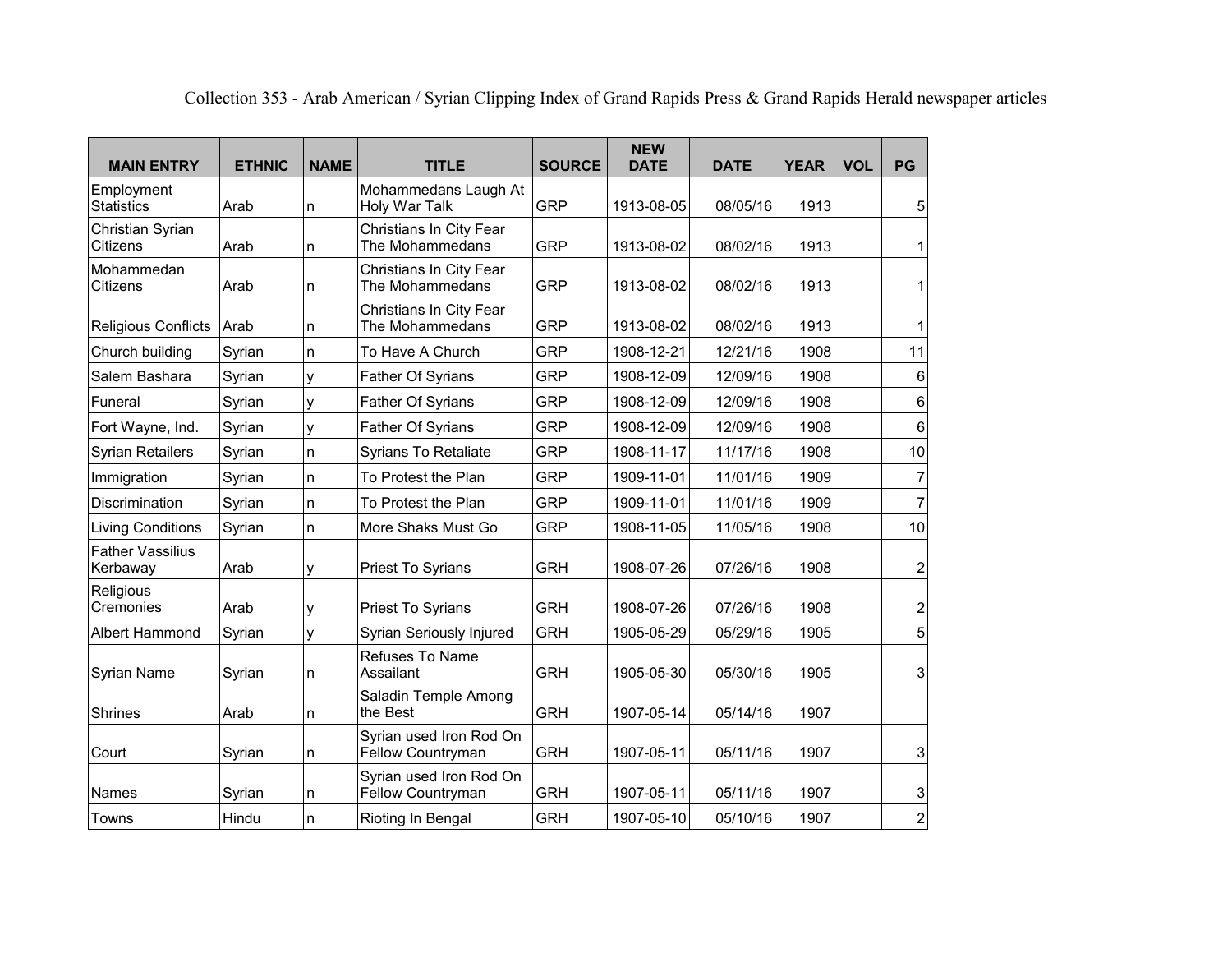| <b>MAIN ENTRY</b>              | <b>ETHNIC</b> | <b>NAME</b> | <b>TITLE</b>                                        | <b>SOURCE</b> | <b>NEW</b><br><b>DATE</b> | <b>DATE</b> | <b>YEAR</b> | <b>VOL</b> | PG                      |
|--------------------------------|---------------|-------------|-----------------------------------------------------|---------------|---------------------------|-------------|-------------|------------|-------------------------|
| Occupation                     | Syrian        | n           | Syrian Couple, Each 100,<br>Longs for Far East Land | <b>GRH</b>    | 1929-08-11                | 08/11/16    | 1929        |            |                         |
| Damascus                       | Syrian        | n           | Syrian Couple, Each 100,<br>Longs for Far East Land | <b>GRH</b>    | 1929-08-11                | 08/11/16    | 1929        |            |                         |
| Mohammed<br>Saharan            | Turkish       | y           | Turk Is In Jail                                     | <b>GRP</b>    | 1906-12-19                | 12/19/16    | 1906        |            | 1                       |
| Religion                       | Turkish       | n           | Turk Put Up Fight                                   | <b>GRP</b>    | 1906-11-29                | 11/29/16    | 1906        |            |                         |
| Joseph Sayfee                  | Assyrian      | у           | Charged With Using Bad<br>Language                  | <b>GRP</b>    | 1906-06-29                | 06/29/16    | 1906        |            | 8                       |
| Marriage                       | Syrian        | n           | Out In the Street                                   | <b>GRP</b>    | 1906-<br>06007            | 06/07/16    | 1906        |            | 10                      |
| Abandonment                    | Syrian        | n           | Out In the Street                                   | <b>GRP</b>    | 1906-<br>06007            | 06/07/16    | 1906        |            | 10                      |
| Customs                        | Syrian        | n           | Gifts For the Bride                                 | <b>GRH</b>    | 1905-02-13                | 02/13/16    | 1905        |            | 1                       |
| Wedding<br>Ceremony            | Syrian        | n           | Gifts For the Bride                                 | <b>GRH</b>    | 1905-02-13                | 02/13/16    | 1905        |            | 1                       |
| Features of the<br>Celebration | Syrian        | n           | Popular Syrians Were<br>Married                     | <b>GRH</b>    | 1905-02-13                | 01/13/16    | 1905        |            | 1                       |
| <b>Beverages</b>               | Syrian        | n           | Popular Syrians Were<br>Married                     | <b>GRH</b>    | 1905-02-13                | 01/13/16    | 1905        |            | 1                       |
| Language                       | Syrian        | n           | Surprised His Lawyer                                | <b>GRP</b>    | 1909-03-05                | 03/05/16    | 1909        |            | 7                       |
| Court                          | Syrian        | n           | Ignorance Helpful                                   | <b>GRP</b>    | 1909-03-08                | 03/08/16    | 1909        |            | 6                       |
| Palestine                      | Arab          | n           | <b>Boycott Churches</b>                             | <b>GRP</b>    | 1909-03-18                | 03/18/16    | 1909        |            | 11                      |
| Religion                       | Arab          | n           | Christian and Turk at War<br>Over Religion          | <b>GRP</b>    | 1909-03-29                | 03/29/16    | 1909        |            | $\overline{\mathbf{c}}$ |
| <b>Charles Walker</b>          | Arab          | y           | Is A Man Of Trouble                                 | <b>GRP</b>    | 1909-04-05                | 04/05/16    | 1909        |            | 3                       |
| Easter                         | Arab          | n           | In Middle of Night                                  | <b>GRP</b>    | 1909-04-12                | 04/12/16    | 1909        |            | 8                       |
| Church                         | Arab          | n           | In Middle of Night                                  | <b>GRP</b>    | 1909-04-12                | 04/12/16    | 1909        |            | 8                       |
| Court                          | Syrian        | n           | Again to face Jury                                  | <b>GRP</b>    | 1909-04-17                | 04/17/16    | 1909        |            | 6                       |
| Culture                        | Syrian        | n           | Fight for a Woman                                   | <b>GRP</b>    | 1909-04-23                | 04/23/16    | 1909        |            | $\overline{\mathbf{c}}$ |

Collection 353 - Arab American / Syrian Clipping Index of Grand Rapids Press & Grand Rapids Herald newspaper articles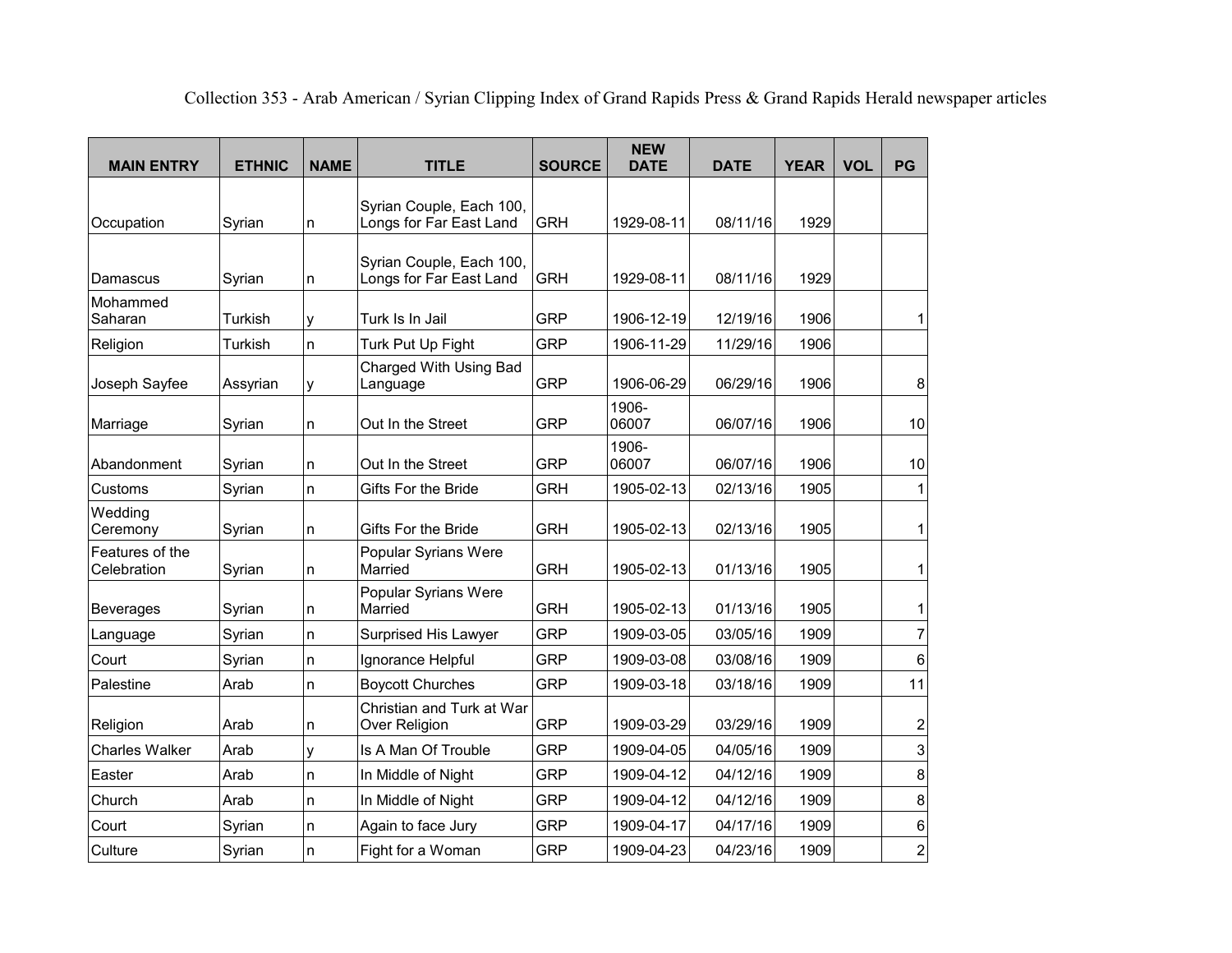| <b>MAIN ENTRY</b>                         | <b>ETHNIC</b> | <b>NAME</b> | <b>TITLE</b>                | <b>SOURCE</b> | <b>NEW</b><br><b>DATE</b> | <b>DATE</b> | <b>YEAR</b> | <b>VOL</b> | PG               |
|-------------------------------------------|---------------|-------------|-----------------------------|---------------|---------------------------|-------------|-------------|------------|------------------|
| Religion                                  | Turkish       | n           | Is Reigious War             | <b>GRP</b>    | 1909-04-26                | 04/26/16    | 1909        |            | 10               |
| Religion                                  | Arab          | n           | Who Is Kisser?              | <b>GRP</b>    | 1909-04-27                | 04/27/16    | 1909        |            | 11               |
| Riot                                      | Arab          | n           | It Caused a Riot            | <b>GRP</b>    | 1909-04-27                | 04/27/16    | 1909        |            | 12               |
| <b>Family Affairs</b>                     | Syrian        | n           | Father Against Son          | <b>GRP</b>    | 1909-0428                 | 04/28/16    | 1909        |            | 10               |
| Trial                                     | Syrian        | n           | <b>Symon Trial Starts</b>   | <b>GRP</b>    | 1909-04-29                | 04/29/16    | 1909        |            | 10               |
| Court                                     | Syrian        | n           | <b>Symon Trial Starts</b>   | <b>GRP</b>    | 1909-04-29                | 04/29/16    | 1909        |            | 10               |
| Family                                    | Syrian        | n           | Klaeel Must Be Good         | <b>GRP</b>    | 1909-05-01                | 05/01/16    | 1909        |            | 9                |
| <b>Charles Walker</b>                     | Syrian        | y           | Klaeel Must Be Good         | <b>GRP</b>    | 1909-05-01                | 05/01/16    | 1909        |            | 9                |
| Court                                     | Syrian        | n           | Is Nearing the End          | <b>GRP</b>    | 1909-05-03                | 05/03/16    | 1909        |            | 12               |
| Dadaway Zaken                             | Syrian        | y           | Is Nearing the End          | <b>GRP</b>    | 1909-05-03                | 05/03/16    | 1909        |            | 12               |
| Court                                     | Syrian        | n           | Symon Is Convicted          | <b>GRP</b>    | 1909-05-05                | 05/05/16    | 1909        |            | 12               |
| Church                                    | Syrian        | n           | <b>Soliciting Funds</b>     | <b>GRP</b>    | 1909-05-08                | 05/08/16    | 1909        |            | 12               |
| St. Georges<br>Christian Syrian<br>church | Syrian        | n           | <b>Soliciting Funds</b>     | <b>GRP</b>    | 1909-05-08                | 05/08/16    | 1909        |            | 12               |
| Arrests                                   | Syrian        | n           | Syrian Had Protest          | <b>GRP</b>    | 1909-06-03                | 06/03/16    | 1909        |            | 12               |
| Police court                              | Syrian        | n           | Dove of Peace Hovers        | <b>GRP</b>    | 1909-06-09                | 06/09/16    | 1909        |            | 9                |
| Conflict in Syrian<br>Quarters            | Syrian        | n           | Dove of Peace Hovers        | <b>GRP</b>    | 1909-06-09                | 06/09/16    | 1909        |            | $\boldsymbol{9}$ |
| <b>Syrian Quarters</b>                    | Syrian        | n           | Dove of Peace Hovers        | <b>GRP</b>    | 1909-06-09                | 06/09/16    | 1909        |            | 9                |
| <b>Beatings</b>                           | Syrian        | n           | <b>Beats His Child Wife</b> | <b>GRP</b>    | 1909-06-21                | 06/21/16    | 1909        |            | 11               |
| Marriage Customs                          | Syrian        | n           | <b>Beats His Child Wife</b> | <b>GRP</b>    | 1909-06-21                | 06/21/16    | 1909        |            | 11               |
| <b>Edward Ellis</b>                       | Syrian        | У           | Glimpse In Police Court     | <b>GRP</b>    | 1909-06-22                | 06/22/16    | 1909        |            | $\overline{7}$   |
| Offenses                                  | Syrian        | n           | She Slept In Woods          | <b>GRP</b>    | 1909-06-23                | 06/23/16    | 1909        |            | 12               |
| Appearance                                | Syrian        | n           | Stood By Husband            | <b>GRP</b>    | 1909-06-24                | 06/24/16    | 1909        |            | $\overline{c}$   |
| <b>Charles Walker</b>                     | Syrian        | y           | Again is in Jail            | <b>GRP</b>    | 1909-06-26                | 06/26/16    | 1909        |            | 16               |
| Health                                    | Syrian        | n           | Pines For Syria             | <b>GRP</b>    | 1909-06-28                | 06/28/16    | 1909        |            | $\boldsymbol{9}$ |
| Family                                    | Syrian        | n           | Pines For Syria             | <b>GRP</b>    | 1909-06-28                | 06/28/16    | 1909        |            | 9                |

Collection 353 - Arab American / Syrian Clipping Index of Grand Rapids Press & Grand Rapids Herald newspaper articles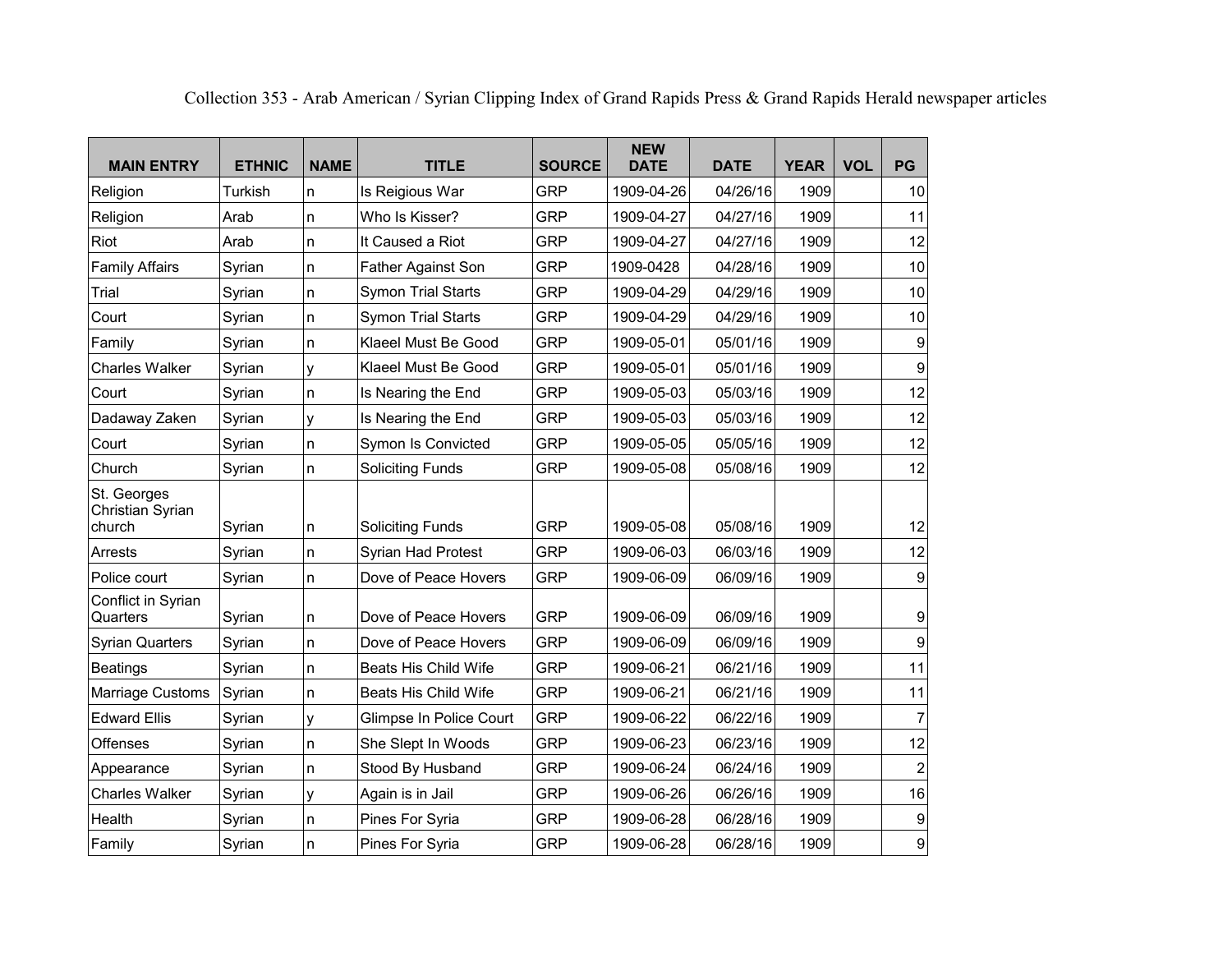| <b>MAIN ENTRY</b>     | <b>ETHNIC</b> | <b>NAME</b> | <b>TITLE</b>                                           | <b>SOURCE</b> | <b>NEW</b><br><b>DATE</b> | <b>DATE</b> | <b>YEAR</b> | <b>VOL</b> | <b>PG</b>               |
|-----------------------|---------------|-------------|--------------------------------------------------------|---------------|---------------------------|-------------|-------------|------------|-------------------------|
| <b>Assault Case</b>   | Syrian        | n           | He Pulled Her Hair                                     | <b>GRP</b>    | 1909-06-29                | 06/29/16    | 1909        |            | $\mathbf 2$             |
| Health                | Syrian        | n           | Is Taken To Assylum                                    | <b>GRP</b>    | 1909-07-03                | 07/03/16    | 1909        |            | 11                      |
| Divorce               | Syrian        | n.          | Little Syrian In Court                                 | <b>GRP</b>    | 1909-07-28                | 07/28/16    | 1909        |            | 13                      |
| Religion              | Syrian        | n.          | With the Full Rite                                     | <b>GRP</b>    | 1909-09-20                | 09/20/16    | 1909        |            | $\boldsymbol{2}$        |
| Immigration           | Arab          | n           | To Protest the Plan                                    | <b>GRP</b>    | 1909-11-01                | 11/01/16    | 1909        |            | $\overline{7}$          |
| Health                | Syrian        | n           | Mother Love Is First                                   | <b>GRP</b>    | 1909-11-05                | 11/05/16    | 1909        |            | 17                      |
| Family                | Syrian        | n           | Stay With Father                                       | <b>GRP</b>    | 1909-11-10                | 11/10/16    | 1909        |            | 6                       |
| <b>Animal Cruelty</b> | Syrian        | n           | Another Warrant Out                                    | <b>GRP</b>    | 1909-11-17                | 11/17/16    | 1909        |            | $\overline{7}$          |
| <b>Animal Cruelty</b> | Syrian        | n           | Syrian is In Jail                                      | <b>GRP</b>    | 1909-11-18                | 11/18/16    | 1909        |            | $\overline{\mathbf{c}}$ |
| Ship Survivor         | Syrian        | n           | Syrian Girl Safe                                       | <b>GRP</b>    | 1912-04-24                | 04/24/16    | 1912        |            | $\overline{\mathbf{c}}$ |
| Community             | Syrian        | n           | Will Stay Awhile                                       | <b>GRP</b>    | 1912-04-23                | 04/23/16    | 1912        |            | 9                       |
| Church                | Syrian        | n           | <b>Syrian Colony Sees</b><br><b>Baptismal Ceremony</b> | <b>GRH</b>    | 1906-08-31                | 08/31/16    | 1906        |            |                         |
| Baptism               | Syrian        | n           | <b>Syrian Colony Sees</b><br><b>Baptismal Ceremony</b> | <b>GRH</b>    | 1906-08-31                | 08/31/16    | 1906        |            |                         |
| Priest                | Syrian        | n           | <b>Syrian Priest Here</b>                              | <b>GRH</b>    | 1906-04-21                | 04/21/16    | 1906        |            | $\overline{\mathbf{c}}$ |
| Funeral               | Syrian        | y           | Father of Syrians                                      | <b>GRP</b>    | 1908-12-09                | 12/09/16    | 1908        |            | 6                       |
| Salem Bashara         | Syrian        | У           | Father of Syrians                                      | <b>GRP</b>    | 1908-12-09                | 12/09/16    | 1908        |            | 6                       |
| Merchant              | Syrian        | у           | Father of Syrians                                      | <b>GRP</b>    | 1908-12-09                | 12/09/16    | 1908        |            | 6                       |
| Christians            | Syrian        | n           | To Have A Church                                       | <b>GRP</b>    | 1908-12-21                | 12/21/16    | 1908        |            | 11                      |
| Court                 | Syrian        | n           | Trying To Get A Jury                                   | <b>GRP</b>    | 1908-12-28                | 12/28/16    | 1908        |            | 6                       |
| Murder                | Syrian        | n           | Trying To Get A Jury                                   | <b>GRP</b>    | 1908-12-28                | 12/28/16    | 1908        |            | 6                       |
| Trial                 | Syrian        | n           | No lid For Bashara                                     | <b>GRP</b>    | 1908-12-29                | 12/29/16    | 1908        |            | 6                       |
| <b>Store</b>          | Syrian        | n           | No lid For Bashara                                     | <b>GRP</b>    | 1908-12-29                | 12/29/16    | 1908        |            | 6                       |
| Trial                 | Syrian        | n           | <b>Fighting For Freedom</b>                            | <b>GRP</b>    | 1908-12-29                | 12/29/16    | 1908        |            | 11                      |
| Testimony             | Syrian        | n           | Fighting For Freedom                                   | <b>GRP</b>    | 1908-12-29                | 12/29/16    | 1908        |            | 11                      |
| Manslaughter          | Syrian        | n           | Symon Is Convicted                                     | <b>GRP</b>    | 1908-12-31                | 12/31/16    | 1908        |            | 3                       |
| Convicted             | Syrian        | n           | <b>Symon Is Convicted</b>                              | <b>GRP</b>    | 1908-12-31                | 12/31/16    | 1908        |            | 3                       |

Collection 353 - Arab American / Syrian Clipping Index of Grand Rapids Press & Grand Rapids Herald newspaper articles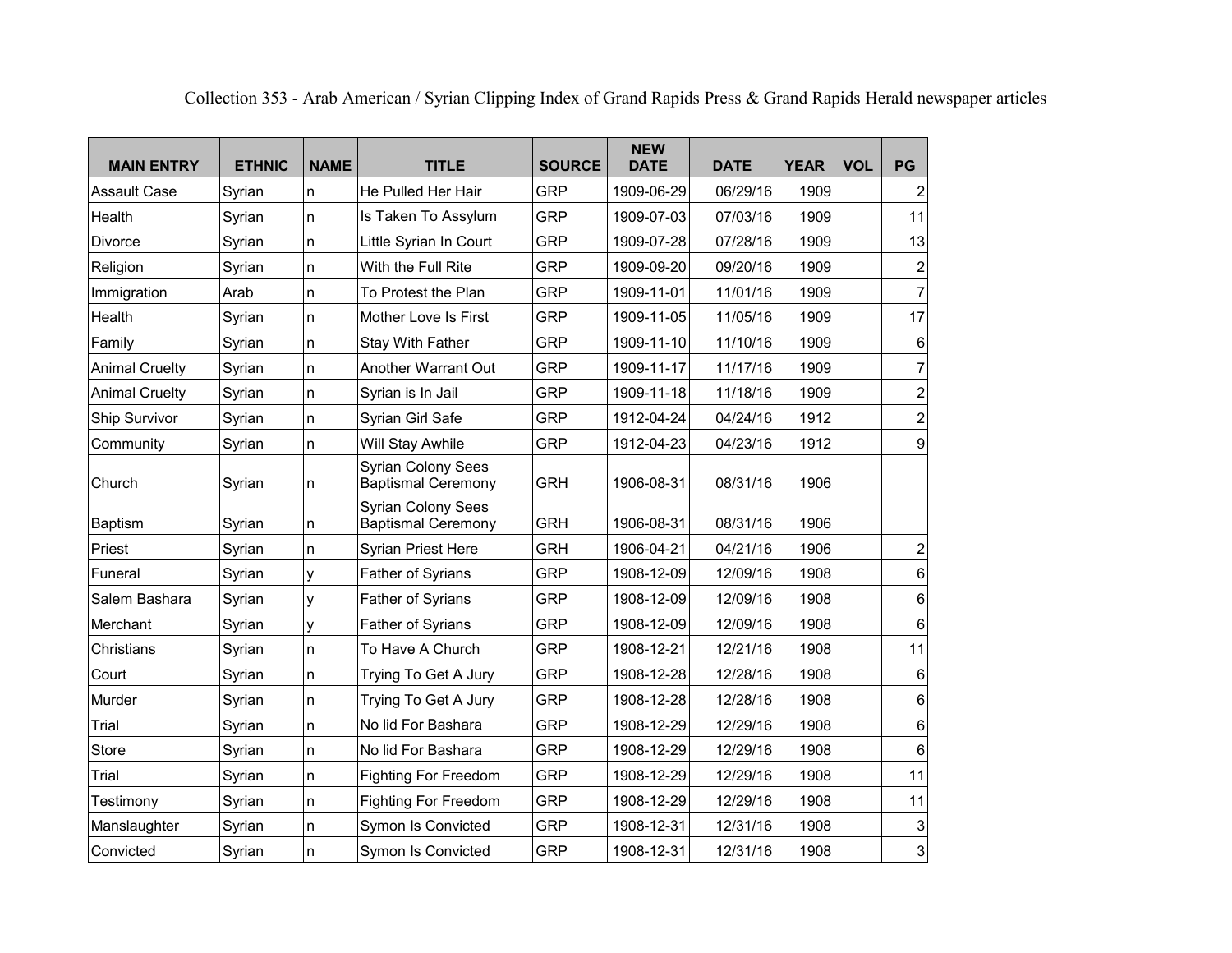| <b>MAIN ENTRY</b>               | <b>ETHNIC</b> | <b>NAME</b> | <b>TITLE</b>                                            | <b>SOURCE</b> | <b>NEW</b><br><b>DATE</b> | <b>DATE</b> | <b>YEAR</b> | <b>VOL</b> | PG             |
|---------------------------------|---------------|-------------|---------------------------------------------------------|---------------|---------------------------|-------------|-------------|------------|----------------|
| Christmas                       | Syrian        | n           | <b>Christman Tomorrow</b>                               | <b>GRP</b>    | 1909-01-06                | 01/06/16    | 1909        |            | 6              |
| <b>Greek Catholics</b>          | Syrian        | n           | Christman Tomorrow                                      | <b>GRP</b>    | 1909-01-06                | 01/06/16    | 1909        |            | 6              |
| Orthodox                        | Syrian        | n           | <b>Christman Tomorrow</b>                               | <b>GRP</b>    | 1909-01-06                | 01/06/16    | 1909        |            | 6              |
| Conflict                        | Syrian        | n           | Fight In Church                                         | <b>GRP</b>    | 1909-01-11                | 01/11/16    | 1909        |            | 5              |
| <b>Natives</b>                  | Syrian        | n           | Fight In Church                                         | <b>GRP</b>    | 1909-01-11                | 01/11/16    | 1909        |            | 5              |
| Church                          | Syrian        | n           | Fight In Church                                         | <b>GRP</b>    | 1909-01-11                | 01/11/16    | 1909        |            | 5              |
| Weapons                         | Syrian        | n           | Fight In Church                                         | <b>GRP</b>    | 1909-01-11                | 01/11/16    | 1909        |            | 5              |
| Arrest                          | Syrian        | n           | Syrian Is In Jail                                       | <b>GRP</b>    | 1909-01-23                | 01/23/16    | 1909        |            | 6              |
| Jail                            | Syrian        | n           | Syrian Is In Jail                                       | <b>GRP</b>    | 1909-01-23                | 01/23/16    | 1909        |            | 6              |
| <b>New Trial</b>                | Syrian        | n.          | <b>Wants A New Trial</b>                                | <b>GRP</b>    | 1909-01-25                | 01/25/16    | 1909        |            | 3              |
| Whiskey                         | Syrian        | n.          | <b>Tell Different Tales</b>                             | <b>GRP</b>    | 1909-01-30                | 01/30/16    | 1909        |            | 12             |
| Court                           | Syrian        | n           | <b>Tell Different Tales</b>                             | <b>GRP</b>    | 1909-01-30                | 01/30/16    | 1909        |            | 12             |
| <b>Edward Alleck</b>            | Syrian        | n           | Freedom is Brief                                        | <b>GRP</b>    | 1912-05-03                | 05/03/16    | 1912        |            | 25             |
| Community                       |               | n           | Syrians and Negroes In<br>Sunday Race Riot              | <b>GRP</b>    | 1912-07-08                | 07/08/16    | 1912        |            | $\overline{7}$ |
| Travel                          | Syrian        | n           | Son Of Local Syrian<br>Detained In France               | <b>GRP</b>    | 1912-07-09                | 07/09/16    | 1912        |            | $\overline{2}$ |
| <b>Greek Church</b>             | Greek         | n           | Greek Priest Is a Father<br>and Bearded                 | <b>GRP</b>    | 1912-07-20                | 07/20/16    | 1912        |            | 8              |
| Rev. Phillipous<br>Abo-assalley | Greek         | n           | Greek Priest Is a Father<br>and Bearded                 | <b>GRP</b>    | 1912-07-20                | 07/20/16    | 1912        |            | 8              |
| Missing                         | Arab          | n           | Police Asked To Locate<br><b>Attractive Little Miss</b> | <b>GRP</b>    | 1912-10-05                | 10/05/16    | 1912        |            | 13             |
| <b>Grand Rapids</b><br>Greeks   | Greek         | n           | Greeks Who Stay Send<br>Money                           | <b>GRP</b>    | 1912-10-30                | 10/30/16    | 1912        |            | 8              |
| Church                          | Syrian        | n           | Syrian Babe Baptized In<br><b>Greek Catholic Chuch</b>  | <b>GRP</b>    | 1912-12-02                | 12/02/16    | 1912        |            | 11             |
| Customs                         | Syrian        | n           | Syrian Babe Baptized In<br><b>Greek Catholic Chuch</b>  | <b>GRP</b>    | 1912-12-02                | 12/02/16    | 1912        |            | 11             |

Collection 353 - Arab American / Syrian Clipping Index of Grand Rapids Press & Grand Rapids Herald newspaper articles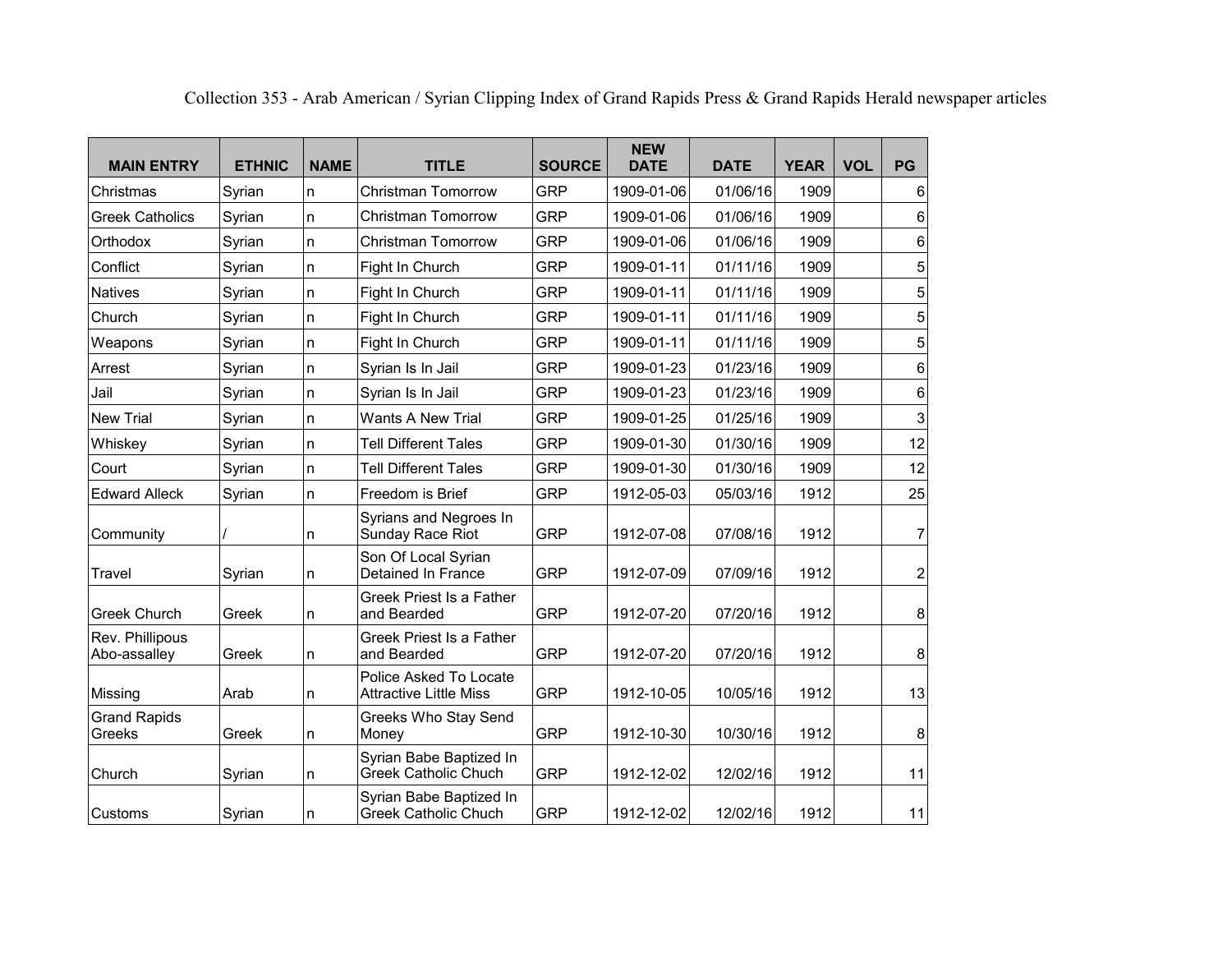| <b>MAIN ENTRY</b>                       | <b>ETHNIC</b> | <b>NAME</b> | <b>TITLE</b>                                                                                       | <b>SOURCE</b> | <b>NEW</b><br><b>DATE</b> | <b>DATE</b> | <b>YEAR</b> | <b>VOL</b> | PG |
|-----------------------------------------|---------------|-------------|----------------------------------------------------------------------------------------------------|---------------|---------------------------|-------------|-------------|------------|----|
| Culture                                 | Syrian        | n           | Syrian Babe Baptized In<br>Greek Catholic Chuch                                                    | <b>GRP</b>    | 1912-12-02                | 12/02/16    | 1912        |            | 11 |
| Church                                  | Syrian        | n.          | High Prelate Of Syrian<br>Orthodox Greek Church<br>Is a Visitor Here                               | <b>GRH</b>    | 1915-06-22                | 06/22/16    | 1915        |            | 3  |
| Archbishop<br>Germanos                  | Syrian        | y           | High Prelate Of Syrian<br>Orthodox Greek Church<br>Is a Visitor Here                               | <b>GRH</b>    | 1915-06-22                | 06/22/16    | 1915        |            | 3  |
| Court                                   | Syrian        | n           | Woman In Syria Files For<br>Suport Here                                                            | <b>GRH</b>    | 1925-08-04                | 08/04/16    | 1925        |            | 6  |
| Americanization                         | Syrian        | n           | G.R. Syrians                                                                                       | <b>GRH</b>    | 1928-06-24                | 06/24/16    | 1928        |            | 5  |
| <b>Statistics</b>                       | Syrian        | n           | G.R. Syrians                                                                                       | <b>GRH</b>    | 1928-06-24                | 06/24/16    | 1928        |            | 5  |
| <b>First Syrians to</b><br>arrive in GR | Syrian        | n           | G.R. Syrians                                                                                       | <b>GRH</b>    | 1928-06-24                | 06/24/16    | 1928        |            | 5  |
| Church                                  | Syrian        | n           | Americanization Of<br>Orthodox Church<br>Sponsored From Within;<br>Archbishop aids project<br>here | <b>GRP</b>    | 1928-09-15                | 09/15/16    | 1928        |            | 18 |
| Language                                | Syrian        | n           | Americanization Of<br>Orthodox Church<br>Sponsored From Within;<br>Archbishop aids project<br>here | <b>GRP</b>    | 1928-09-15                | 09/15/16    | 1928        |            | 18 |
| <b>Tofic Charca</b>                     | Syrian        | y           | Government Will Send<br>Charca Back To Syria                                                       | <b>GRH</b>    | 1928-12-12                | 12/12/16    | 1928        |            | 3  |
| Patiarch<br>Gregorious IV               | Syrian        | y           | Wil Hold Memorial<br>Services Tomorrow For<br>Syrian Prelate                                       | <b>GRH</b>    | 1928-12-15                | 12/15/16    | 1928        |            | 6  |
| Syria                                   | Syran         | n           | Visiting Publisher Urges<br>Unification Of Syrian<br>People                                        | <b>GRH</b>    | 1929-01-22                | 01/22/16    | 1929        |            | 3  |

Collection 353 - Arab American / Syrian Clipping Index of Grand Rapids Press & Grand Rapids Herald newspaper articles